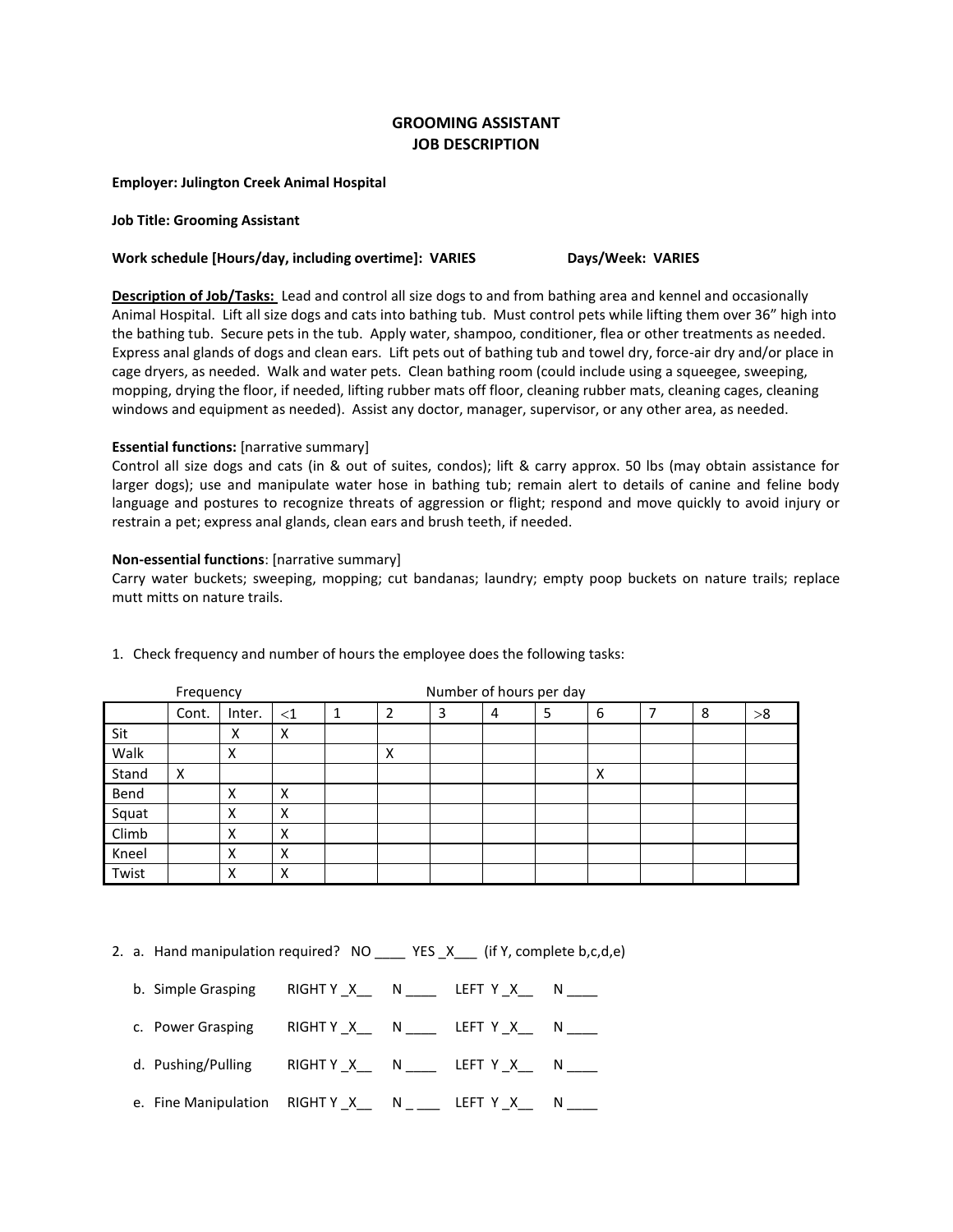Keying – [estimated average number of keystrokes per hour, or minutes spent typing per hour]: No keying required.

- 3. a. Does job require employee to reach or work above the shoulder? (N,R,O,F,C) NO \_\_\_\_ YES \_\_X\_\_ Frequency \_O\_\_\_\_\_
	- b. Reaching at or below shoulder level? (N,R,O,F,C) NO \_\_\_\_ YES \_X\_\_\_ Frequency: \_F\_\_\_\_
- 4. Does job require use of feet to operate foot controls for repetitive movement? (N,R,O,F,C)
	- NO \_\_X\_\_ YES \_\_\_\_\_ Frequency \_\_\_\_\_\_
- 5. Are there special visual or auditory requirements? (N,R,O,F,C)
	- NO \_\_\_\_ YES \_\_ X\_\_\_ Frequency \_\_\_ C\_\_\_\_

Description: Distance Vision Required to monitor pet's body language and prevent escape

6. Lifting and Carrying Demands

| Weight      | Lift Frequency (N,R,O,F,C)* | Carry Frequency (N, R, O, F, C)* |
|-------------|-----------------------------|----------------------------------|
| $< 10$ Lbs. |                             |                                  |
| 11-25 Lbs.  |                             |                                  |
| 26-50 Lbs   |                             |                                  |
| 51-75 Lbs   |                             |                                  |
| 76-100 Lbs  |                             |                                  |
| $100+Lbs$   |                             | N                                |

Longest distance carried: \_\_\_20 ft. \_\_\_\_\_\_\_\_ Heaviest item carried, and how far: \_\_\_\_\_\_\_60 lbs\_\_\_\_\_\_\_\_\_\_\_

| 7. Driving cars, trucks, forklifts, moving equipment? | $YES$ NO $X$         |
|-------------------------------------------------------|----------------------|
| 8. Working near hazardous equipment and machinery?    | $YES\_X$ NO $\qquad$ |
| 9. Walking on uneven ground?                          | $YES\_X$ NO ______   |
| 10. Exposure to dust, gas or fumes?                   | $YES$ NO $X$         |
| 11. Exposure to noise?                                | YES X NO             |
| 12. Exposure to extremes in temperature or humidity?  | $YES\_X$ NO $\qquad$ |
| 13. Work at heights?                                  | $YES$ NO $X$         |

N = Never, R = Rare (< 1 hr.), O = Occasionally (1-3 hrs.), F = Frequently (4-6 hrs.), C = Continuous (>6 hrs.), I = Intermittently

**Comments:**